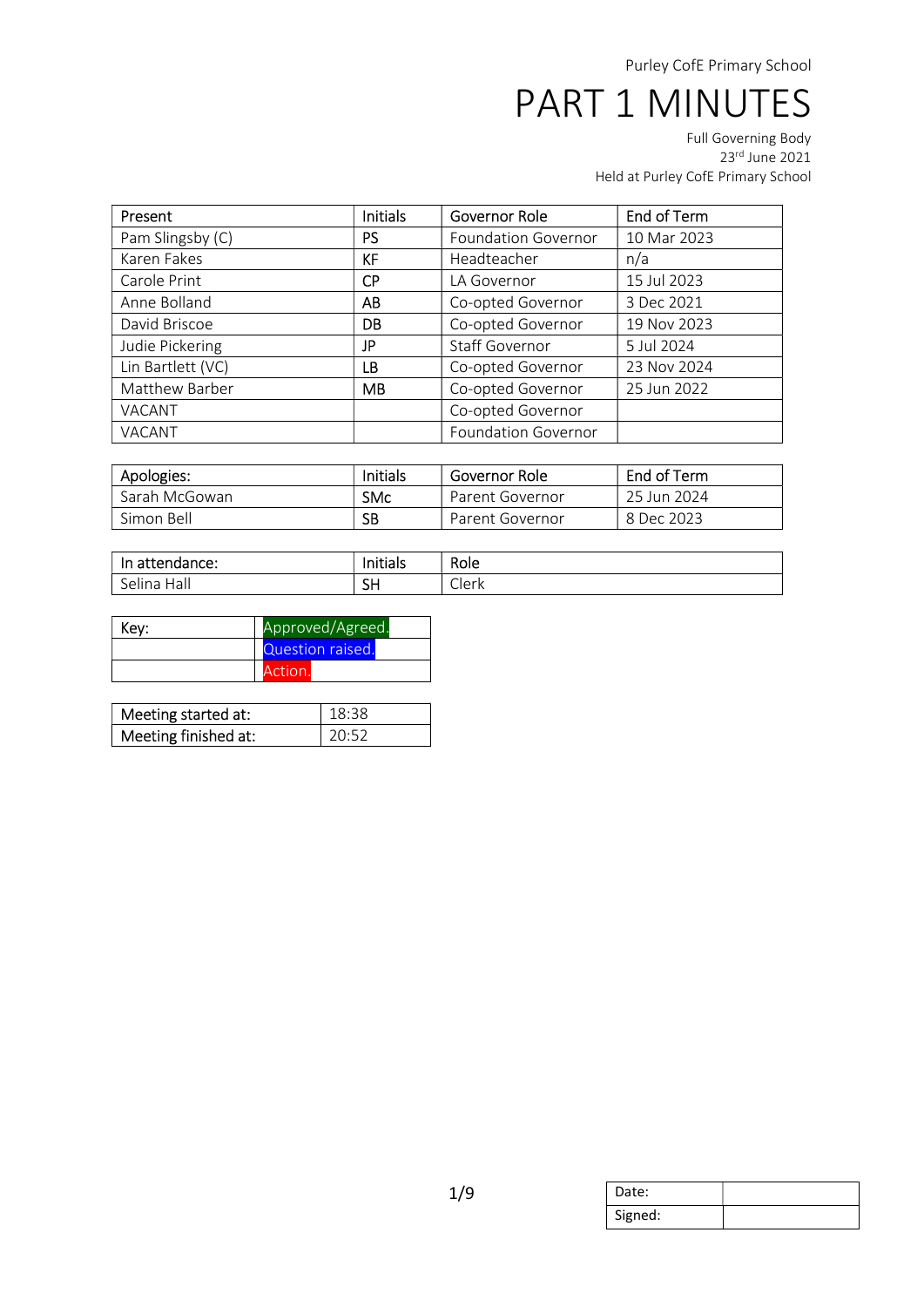| <b>Record of documents</b> |                                                                        |                               |       |  |
|----------------------------|------------------------------------------------------------------------|-------------------------------|-------|--|
| <b>Item</b>                | <b>Document</b>                                                        | <b>Added to Governor Hub:</b> |       |  |
|                            |                                                                        | <b>Date</b>                   | Whom  |  |
| Item 4.                    | SIAMS-Reflection                                                       | 16/06/2021                    | Clerk |  |
|                            | Case for Excellence 2021                                               |                               |       |  |
| Item 6.                    | Twenty-questions-GBs-18122020<br>۰                                     | 16/06/2021                    | Clerk |  |
|                            | GOV 20 questions Annual Review 2021                                    |                               |       |  |
|                            | Individual reviews of effectiveness 2021<br>$\blacksquare$             |                               |       |  |
| Item 9.                    | Proposals for Y6 Residential visit 2021 v2<br>۰                        | 22/06/2021                    | Clerk |  |
|                            | 10 End of term activities risk assessment<br>$\blacksquare$            |                               |       |  |
| Item 13.                   | WBC School_Term___Holiday_Calendar_2021-22<br>$\blacksquare$           | 23/06/2021                    | Clerk |  |
| Item 14.                   | Admissions Policy June 2021<br>$\frac{1}{2}$                           | 16/06/2021                    | Clerk |  |
|                            | Staff Appraisal Procedure June 2021<br>$\blacksquare$                  |                               |       |  |
|                            | Whole School Food Policy June 2021<br>$\overline{\phantom{a}}$         |                               |       |  |
|                            | III Health Capability Procedure June 2021<br>$\blacksquare$            |                               |       |  |
|                            | Physical Intervention Policy June 2021                                 |                               |       |  |
|                            | Absence of the Headteacher Policy June 2021<br>$\blacksquare$          |                               |       |  |
|                            | Clerk Review Purley WBC Policy Tracker - June 2021<br>$\blacksquare$   |                               |       |  |
| Item 15.                   | Training May 2021<br>$\blacksquare$                                    | 16/06/2021                    | Clerk |  |
|                            | Training Record 2020 to 2021.docx<br>$\blacksquare$                    |                               |       |  |
|                            | UserConfirmations-PurleyPrimary 23.06.2021<br>$\overline{\phantom{a}}$ |                               |       |  |
| Item 16.                   | 28042021 FGB minutes Part 1 v1.0<br>$\blacksquare$                     | 16/06/2021                    | Clerk |  |
|                            | 26052021 FGB minutes Part 1 v1.0<br>$\blacksquare$                     |                               |       |  |
| Item 17.                   | Purley FGB Action Register - June 2021<br>$\blacksquare$               | 16/06/2021                    | Clerk |  |
| Item 18.                   | Standing Order - June 2021                                             | 23/06/2021                    | Clerk |  |

| Date:   |  |
|---------|--|
| Signed: |  |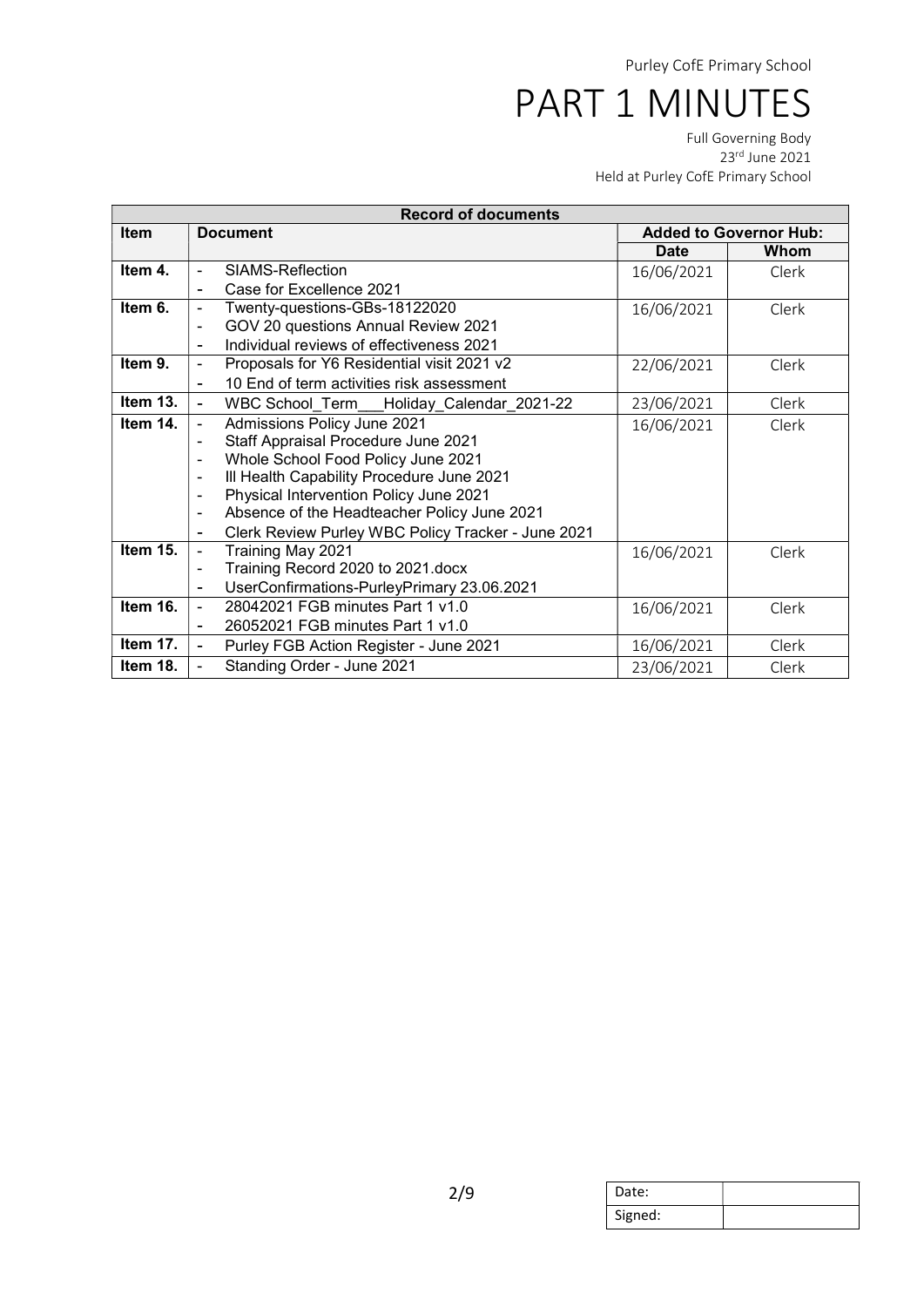| Item no | Description                                                                                                                                                                                                                                                                                                                                                                                                                                                                                                                                      | Action                                       |
|---------|--------------------------------------------------------------------------------------------------------------------------------------------------------------------------------------------------------------------------------------------------------------------------------------------------------------------------------------------------------------------------------------------------------------------------------------------------------------------------------------------------------------------------------------------------|----------------------------------------------|
| Item 1. | Those present and in attendance                                                                                                                                                                                                                                                                                                                                                                                                                                                                                                                  |                                              |
|         | Present Governors are listed on page 1 of these minutes.<br>$\Box$<br>SMc and SB sent apologies in advance of the meeting. The Governors<br>accepted their apologies.                                                                                                                                                                                                                                                                                                                                                                            | <b>Noted</b><br><b>Noted</b>                 |
|         | The meeting was quorate as the quorum for any governing board<br>meeting and vote must be one half (rounded up to a whole number) of<br>the complete membership of the governing board (excluding vacancies)<br>and no more than a third of the governing body can be staff members.<br>Current membership at the start of the meeting: 10.<br>One half of the complete membership is: 5. Number of members at the<br>$\blacksquare$<br>meeting: 8. Governors who are Staff: 2<br>PS opened the meeting with prayer.                             | <b>Noted</b><br><b>Noted</b><br><b>Noted</b> |
|         |                                                                                                                                                                                                                                                                                                                                                                                                                                                                                                                                                  |                                              |
| Item 2. | Declarations of interest and confirmation of confidentiality<br>KF confirmed there may be a conflict of interest with her daughter but<br>will discuss this at Item 9.                                                                                                                                                                                                                                                                                                                                                                           | <b>Noted</b>                                 |
|         | No other declarations of interest were declared by the Governors.<br>LB joined the meeting via video link. LB was asked to confirm the<br>environment she was in is secure and protects confidentiality. LB                                                                                                                                                                                                                                                                                                                                      | <b>Noted</b><br><b>Noted</b>                 |
|         | confirmed.<br>All other Governors were on school site.                                                                                                                                                                                                                                                                                                                                                                                                                                                                                           | <b>Noted</b>                                 |
| Item 3. | <b>AOB</b>                                                                                                                                                                                                                                                                                                                                                                                                                                                                                                                                       |                                              |
|         | Minute amendment<br>$\blacksquare$<br>Governor recruitment and succession planning<br>Standing Order<br>۰                                                                                                                                                                                                                                                                                                                                                                                                                                        | <b>Noted</b><br><b>Noted</b><br><b>Noted</b> |
|         | An on-going parking issue was briefly discussed. It was agreed that this<br>$\blacksquare$<br>would need more time allocated and therefore would be added to the<br>business working group agenda.                                                                                                                                                                                                                                                                                                                                               | <b>Noted</b>                                 |
| Item 4. | <b>SIAMS</b> reflection                                                                                                                                                                                                                                                                                                                                                                                                                                                                                                                          |                                              |
|         | The Governors were asked to tour the school in two groups, focusing on<br>evidence that children are provided with a chance to develop their<br>spiritual awareness. The Chair provided some thought provoking<br>questions before they begun, asking the Governors if the school<br>concentrates on one faith or the opportunity to explore all faiths? And<br>are children able to explore the ideas of creation, God and spirituality?<br>And what does the school feel like and does it give children a chance to<br>engage openly in faith? | <b>Noted</b>                                 |
|         | It should be noted that cushions and fabrics that provided a cosier<br>$\overline{\phantom{a}}$<br>spiritual area within classrooms have been taken away due to Covid.<br>This has made the classroom environment feel more sterile than<br>teachers would like.                                                                                                                                                                                                                                                                                 | <b>Noted</b>                                 |

| Date:   |  |
|---------|--|
| Signed: |  |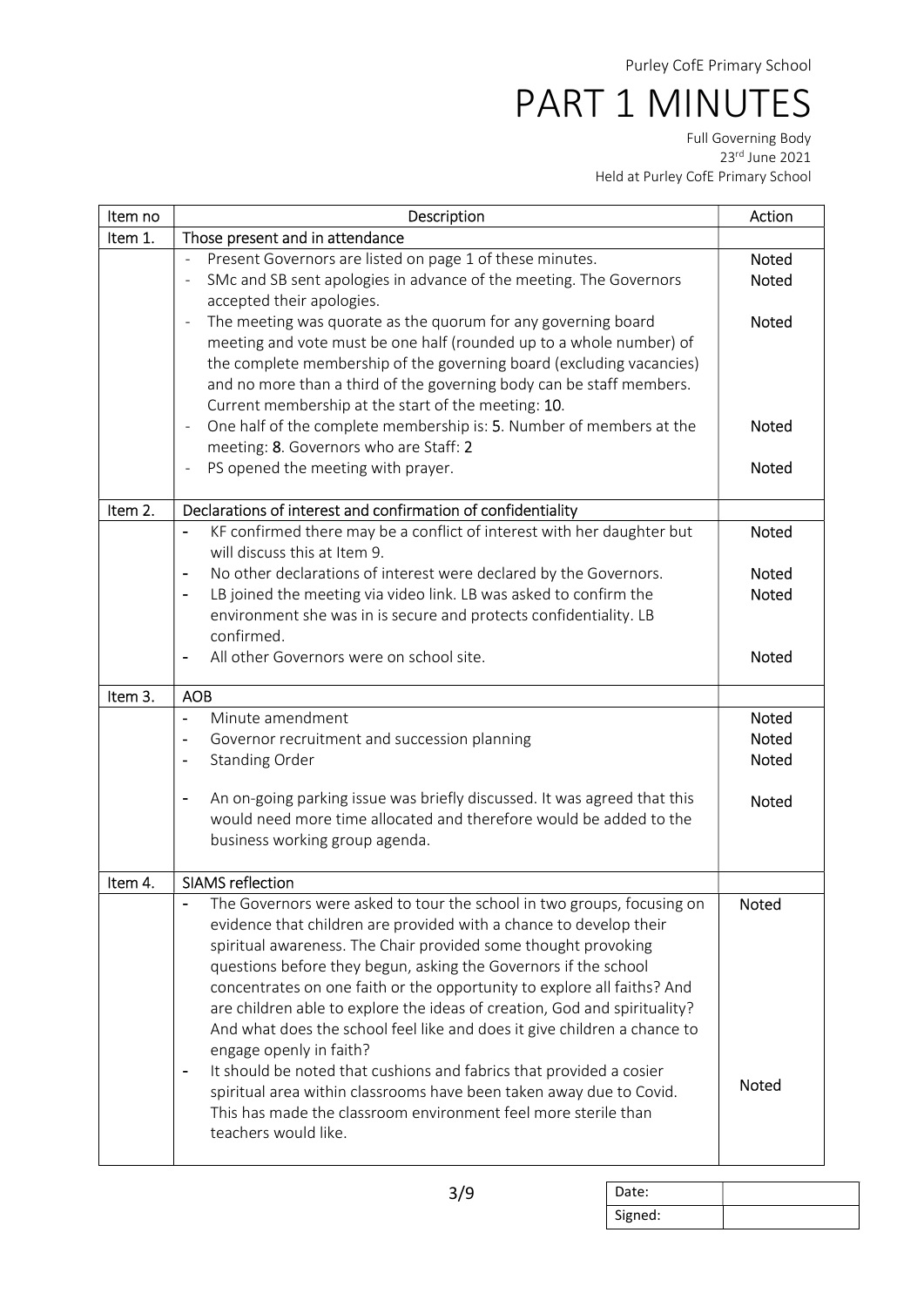Full Governing Body 23rd June 2021 Held at Purley CofE Primary School

|                              | PS asked the Governors to consider what our USP (Unique Selling Point)                             | <b>Noted</b> |
|------------------------------|----------------------------------------------------------------------------------------------------|--------------|
|                              | is? If we go for an 'Excellence' rating in SIAMS, we need a USP that sets                          |              |
|                              | us apart from every other school.                                                                  | <b>Noted</b> |
| $\blacksquare$               | The Governors were asked if they are contented with a 'Good' rating or<br>do we strive for an USP? |              |
| ۰                            | We also do not want to cause unnecessary stress on the school                                      |              |
|                              | community especially as Ofsted will be due soon.                                                   | <b>Noted</b> |
| ۰                            | PS asked if there was anything that came out of the pupil wellbeing                                |              |
|                              | interviews that jumped out that we could use? It was confirmed there                               |              |
|                              | was not.                                                                                           | <b>Noted</b> |
| $\blacksquare$               | The Governors agreed that Purley CofE Primary School should                                        |              |
|                              | concentrate on a solid 'Good' rating. Prior to Covid, the HT along with                            |              |
|                              | staff and Governors had pulled together a SIAMS case for Excellence.                               | <b>Noted</b> |
|                              | The use of technology such as Google classrooms and the work                                       |              |
|                              | conducted with JDO highlighted a very USP for Purley. However, with                                |              |
|                              | Covid, online has become the norm.                                                                 |              |
| $\qquad \qquad \blacksquare$ | We should spend time building on our values and reflecting on our                                  |              |
|                              | vision.                                                                                            | <b>Noted</b> |
| $\blacksquare$               | Collective Worship permeates throughout the whole school. Our                                      |              |
|                              | children take what is said on-board and live and breathe it.                                       | <b>Noted</b> |
|                              | Q: Could Governors visit other CofE schools?                                                       |              |
|                              | A: This is a good idea. It would be great to interact and learn from                               |              |
|                              | other schools and network with the wider community. We should see<br>if this is a possibility.     | <b>Noted</b> |
| ۰                            | PS floated the idea of a Governor learning walk; where Governors take a                            |              |
|                              | SIAMS strand and follow that element for the day.                                                  | <b>Noted</b> |
| $\blacksquare$               | Since Covid, Governors feel out of the day to day loop.                                            | <b>Noted</b> |
| $\overline{\phantom{a}}$     | Awe and Wonder was discussed. Sometimes the conversations that take                                | <b>Noted</b> |
|                              | place with the children, especially if they are spontaneous, are difficult                         |              |
|                              | to capture and articulate on to a wall display. The Awe and Wonder                                 |              |
|                              | books try to capture such conversations. KF provided the Governors with                            |              |
|                              | an example from Collective Worship regarding Respect. Teachers have                                |              |
|                              | to effectively and easily capture evidence. The books allow everything to                          |              |
|                              | come together in one place and makes the experience richer. This also                              |              |
|                              | acts as a portfolio to take to other locations to show case the children's                         |              |
|                              | work such as church or parents evening. The Awe and Wonder books                                   |              |
|                              | capture different snapshots to demonstrate children's feelings,                                    |              |
|                              | questions and inspirations of something bigger than themselves. our                                |              |
|                              | engagement and also the children's understanding.                                                  |              |
| $\blacksquare$               | The Governors agreed that as you enter the school, the impact is very                              | <b>Noted</b> |
|                              | welcoming and comfortable. You can see and feel the school's vision all                            |              |
|                              | around. Visitors connect from the first step through the door.                                     |              |
|                              | Collective worship is an intricate part of everything that the school                              | <b>Noted</b> |
|                              | stands for. It brings a sense of cohesion.                                                         |              |
|                              | Q: PS asked have we captured everything in the SIAMS-Reflection document                           |              |
|                              | or can we enrich this document as Governors?                                                       | Noted        |
|                              |                                                                                                    |              |

Date: Signed: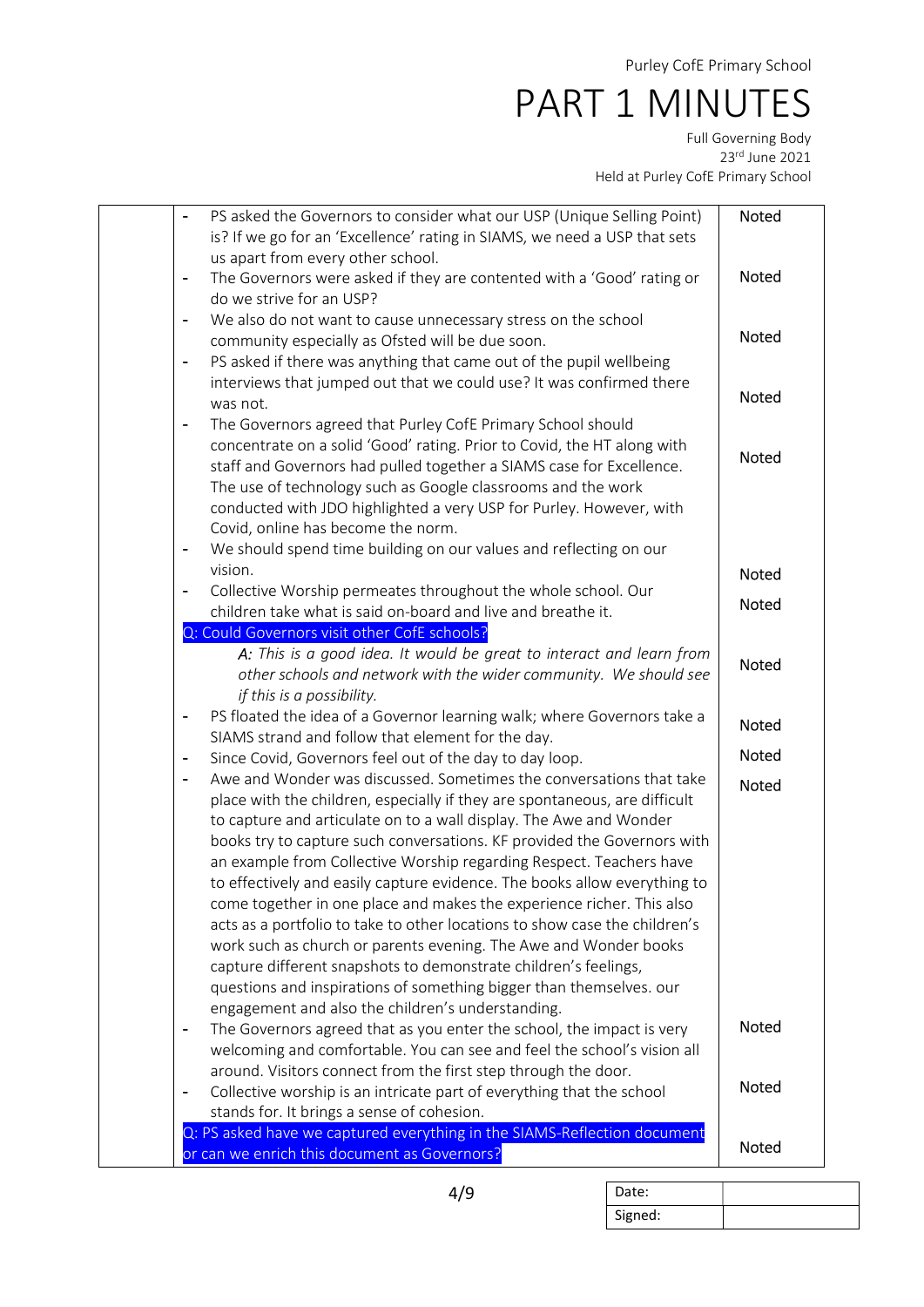Full Governing Body 23rd June 2021

Held at Purley CofE Primary School

|         | A: Governors were asked to review and send any suggestions or<br>comments in an email to the HT.                                    | Action       |
|---------|-------------------------------------------------------------------------------------------------------------------------------------|--------------|
|         | PS challenged the Governors again if they were comfortable with a                                                                   | Noted        |
|         | 'Good' rating or wanted to try for 'Excellence'.                                                                                    |              |
|         | The Governors felt they did not want to cause undue stress trying to find<br>$\overline{\phantom{a}}$                               | <b>Noted</b> |
|         | a USP. It could end up being a lot of effort but not necessary for the                                                              |              |
|         | benefit of the children or for the development of education. It is                                                                  |              |
|         | becoming increasing difficult for schools to find a USP.<br>Prior to Covid, Purley had the prefect USP; we will find something that |              |
|         | $\overline{a}$<br>fits again one day. All Governors agreed that finding something natural                                           | <b>Noted</b> |
|         | feels better than trying to hunt a USP.                                                                                             |              |
|         | PS, LB and KF to investigate learning walks and the possibility of visiting                                                         |              |
|         | Good and Excellent CofE Primary Schools in the Oxford Dioceses,                                                                     | Action       |
|         | Berkshire to find out what is their experience is like and how can we                                                               |              |
|         | imitate this within our school                                                                                                      |              |
|         | AB and CP to capture the essence of tonight's discussion for KS1 and KS2.                                                           | Action       |
|         |                                                                                                                                     |              |
| Item 5. | Ofsted reflection                                                                                                                   |              |
|         | Rose Carberry has sent a new report regarding her latest visit. It only                                                             | <b>Noted</b> |
|         | came in today so it will be shared at the next FGB. KF was very pleased                                                             |              |
|         | with how positive the report was.                                                                                                   |              |
|         | During the visit, Rose reported that Purley has addressed all the areas of<br>$\overline{\phantom{a}}$                              | Noted        |
|         | improvement from the last Ofsted visit.                                                                                             |              |
|         | Rose highlighted:                                                                                                                   | <b>Noted</b> |
|         | The SLT has completely changed and so has the dynamics. The<br>$\circ$                                                              |              |
|         | HT confirmed she feels very supported by the SLT.                                                                                   |              |
|         | Maths is also back on track and pupils are thriving.<br>$\circ$                                                                     |              |
|         | Rose was very pleased with lesson observations and quality of<br>$\circ$                                                            |              |
|         | work.                                                                                                                               |              |
|         | Rose highlighted some additional areas for development:                                                                             | Noted        |
|         | Ensure all subjects are on the website.<br>$\circ$                                                                                  |              |
|         | The presentation of work needs to be consistent across the<br>$\circ$                                                               |              |
|         | whole year.                                                                                                                         | Noted        |
|         | Governors discussed how confident they feel in answering questions<br>around curriculum at an Ofsted inspection.                    |              |
|         | Governors felt concerned their understanding is not at the right depth                                                              | <b>Noted</b> |
|         | especially with regards to data. Others were concerned they had not                                                                 |              |
|         | seen a class being taught especially those who are not school based, and                                                            |              |
|         | would struggle to articulate the dynamics of the classroom.                                                                         |              |
|         | KF reassured Governors and urged them to familiarise themselves with<br>$\overline{\phantom{a}}$                                    | <b>Noted</b> |
|         | the Curriculum policy again; read the Maths and English data reports                                                                |              |
|         | and get a general feel for what levels are like within the school. The                                                              |              |
|         | Learning and Teaching working group will need to be able to answer the                                                              |              |
|         | more difficult questions. Governors need to be able to signpost to                                                                  |              |
|         | documents/individuals who will be able to give more depth.                                                                          |              |
|         |                                                                                                                                     |              |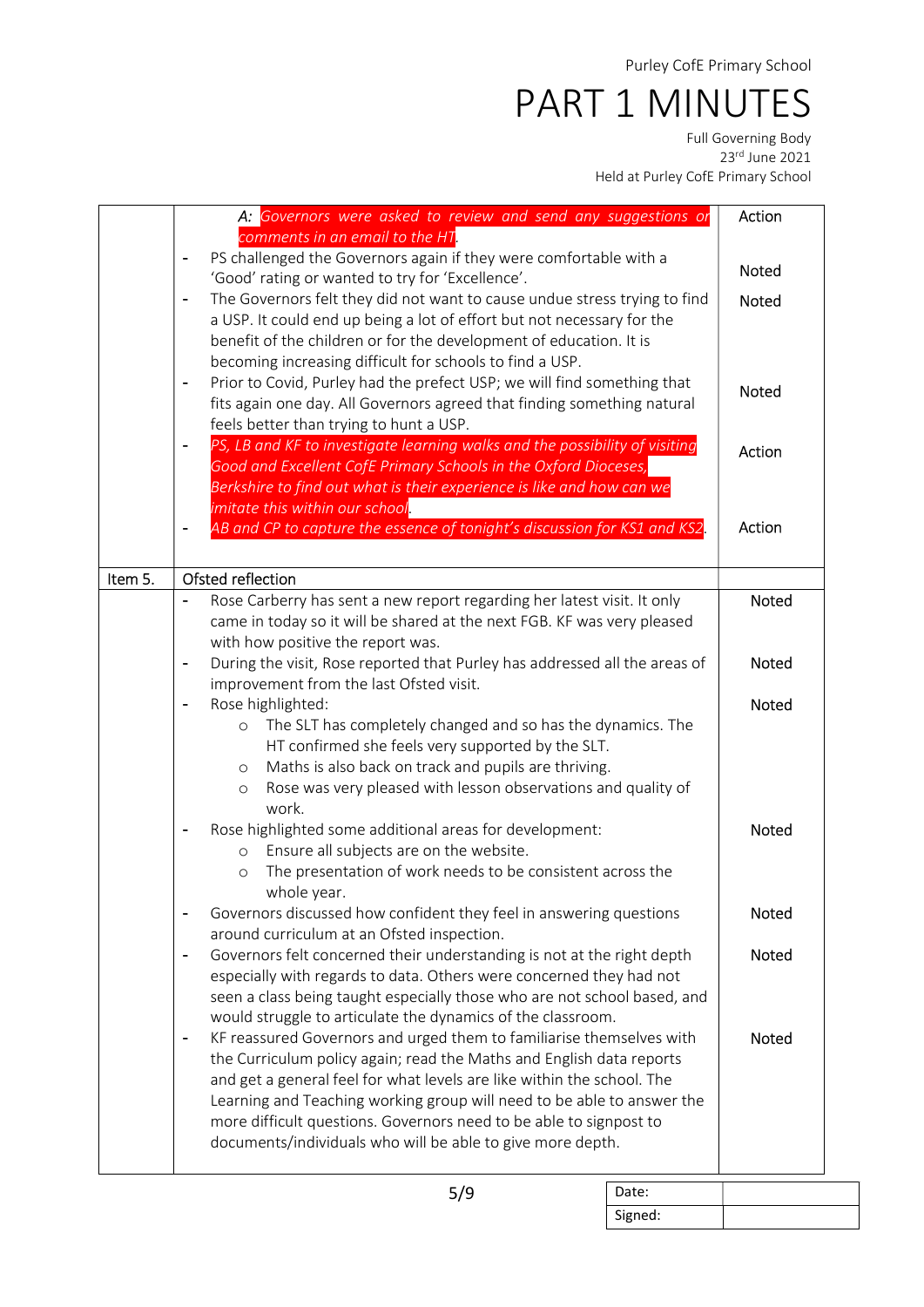|         | Last time we struggled to articulate our progress and achievement. We<br>$\blacksquare$                                   | <b>Noted</b> |
|---------|---------------------------------------------------------------------------------------------------------------------------|--------------|
|         | need to ensure we know our trends and progress this time.                                                                 |              |
|         | KF gave the Governors some questions to think about:<br>$\blacksquare$                                                    | <b>Noted</b> |
|         | What are the priorities for Purley and how are we moving<br>$\circ$                                                       |              |
|         | forwards?                                                                                                                 |              |
|         | How do we hold the Headteacher to account?<br>$\circ$                                                                     |              |
|         | What training do you do as Governors?<br>$\circ$                                                                          |              |
|         | LB to create a list of possible questions that Ofsted may ask, using the<br>$\blacksquare$                                | Action       |
|         | Key and LA, and create a crib sheet that will be proportion to the relevant                                               |              |
|         | working groups.                                                                                                           |              |
|         | Governors feel detached and lack confidence at the moment due to<br>$\blacksquare$                                        | <b>Noted</b> |
|         | Covid and not being within the school as much.                                                                            |              |
|         | KF reassured Governors that they are monitoring within the FGB's and<br>$\blacksquare$                                    | Noted        |
|         | working groups and coming into school to work with the children                                                           |              |
|         | (Curves and Reading). Governors do know the information; they just                                                        |              |
|         | need to have confidence within themselves.                                                                                |              |
| Item 6. | Reviews of effectiveness (individual and 20 questions for governing board)                                                |              |
|         | The Governors were asked to send the Clerk their individual reviews of                                                    | <b>Noted</b> |
|         | effectiveness 2021 and she will collate the responses.                                                                    |              |
|         | The Governors completed GOV 20 questions Annual Review 2021 -<br>$\blacksquare$                                           | <b>Noted</b> |
|         | updated FGB 23rd June 2021 within the meeting. Please see separate                                                        |              |
|         | document for recorded responses.                                                                                          |              |
|         |                                                                                                                           |              |
| Item 7. | Appoint Governor to conduct 360 Review of Chair and Clerk's Appraisal                                                     |              |
|         | DB to conduct 360 Review of Chair Appraisal.<br>$\blacksquare$                                                            | Action       |
|         | Chair to circulate 360 Clerk Appraisal.                                                                                   | Action       |
| Item 8. | <b>Staffing matters</b>                                                                                                   |              |
|         | A new breakfast club leader will be appointed tomorrow due to the                                                         | <b>Noted</b> |
|         | resignation of one of the leaders.                                                                                        |              |
|         |                                                                                                                           | <b>Noted</b> |
|         | There will also be the appointment of a new lunch time assistant.<br>$\overline{\phantom{a}}$                             | Noted        |
|         | There is one TA on a phased return to work.<br>$\overline{\phantom{a}}$<br>By September 2021 we will be at full capacity. |              |
|         |                                                                                                                           | Noted        |
| Item 9. | Review/approve residential visit for following academic year                                                              |              |
|         | KF presented the proposal for the residential visit for the next academic                                                 | <b>Noted</b> |
|         | year. Purley will be joining with the Downland Alliance (Hermitage and                                                    |              |
|         | Yattendon schools) taking children to Rhos Y Gwaliau in North Wales.                                                      |              |
|         | Dates - Sunday November 21st to Saturday 27th November.                                                                   |              |
|         | We are going away a little longer than we normally do due to extra                                                        | <b>Noted</b> |
|         | travel time.                                                                                                              |              |
|         |                                                                                                                           |              |
|         |                                                                                                                           |              |
|         | The activities associated with Rhos Y Gwaliau look amazing including                                                      | Noted        |
|         | gorges and slate mines.<br>One member of staff may be interested in attending. If they cannot<br>۰                        | Noted        |

| Date:   |  |
|---------|--|
| Signed: |  |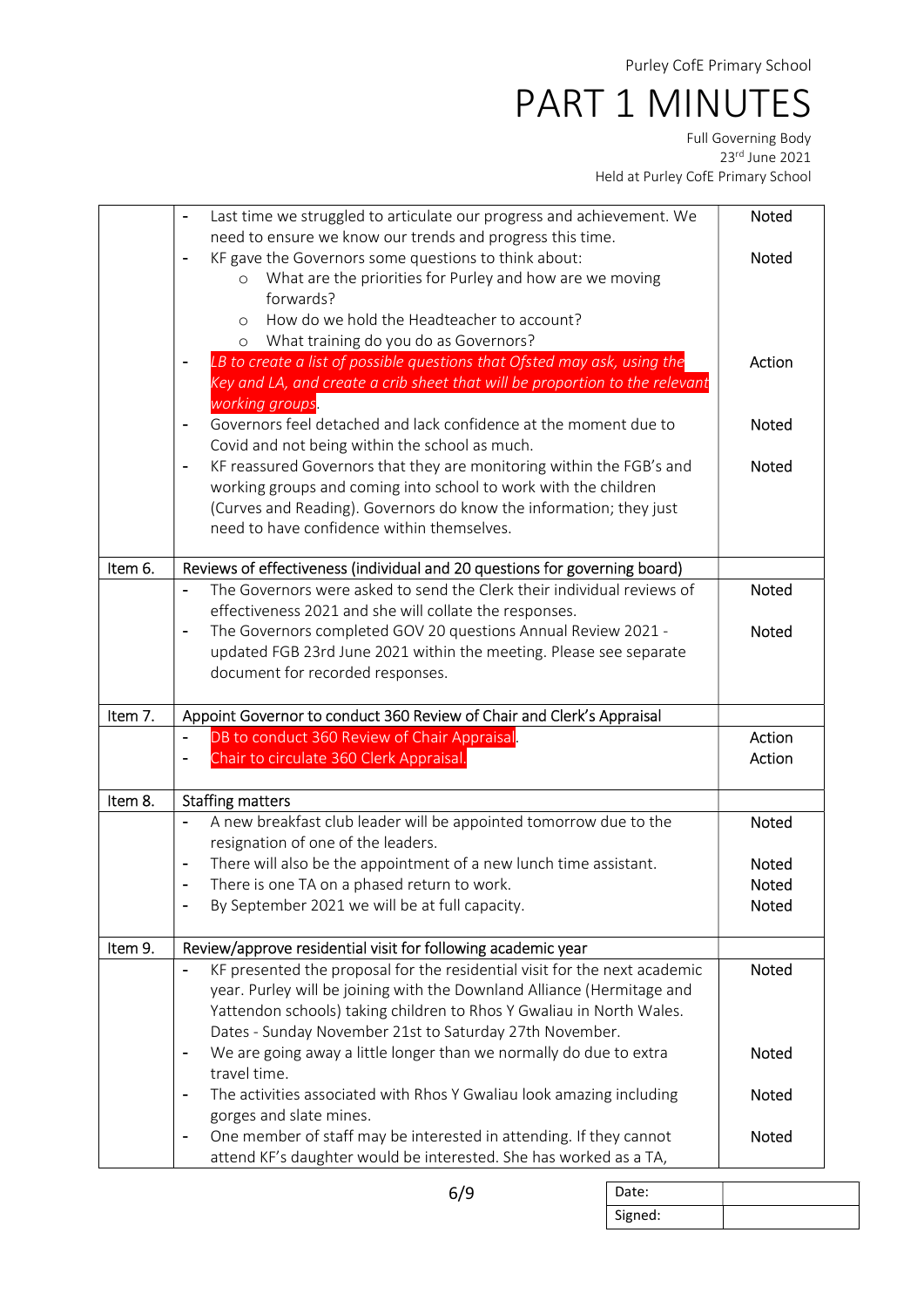Full Governing Body 23rd June 2021 Held at Purley CofE Primary School

|          | Guide Leader, first aid trained, trained physiotherapist and has helped<br>out at school before. Alternatively, is there a Governor who would like to<br>attend should this not be possible? AB is happy to go along if required.<br>KF presented the costing and the final cost per child is £300.<br>KF confirmed that although the breakdown appears to have staffing<br>$\blacksquare$<br>costs associated to the total cost per child, this is not the case. Schools<br>cannot charge parents for staffing on school trips and therefore staffing<br>costs need to be separated out and contributed from the sports grant.<br>Make it very clear that there is a £50 non-refundable deposit.<br>Q: How many children will there be altogether?<br>A: There are 15 children from Purley, 15 from Yattendon and 25 (or<br>slightly more) from Hermitage. Approximately 50 altogether.<br>All Governors approved the residential visit to Rhos Y Gwaliau for the<br>next academic year. | <b>Noted</b><br><b>Noted</b><br><b>Noted</b><br><b>Noted</b><br><b>Noted</b><br>Approved |
|----------|-------------------------------------------------------------------------------------------------------------------------------------------------------------------------------------------------------------------------------------------------------------------------------------------------------------------------------------------------------------------------------------------------------------------------------------------------------------------------------------------------------------------------------------------------------------------------------------------------------------------------------------------------------------------------------------------------------------------------------------------------------------------------------------------------------------------------------------------------------------------------------------------------------------------------------------------------------------------------------------------|------------------------------------------------------------------------------------------|
| Item 10. | Safeguarding - Verbal update                                                                                                                                                                                                                                                                                                                                                                                                                                                                                                                                                                                                                                                                                                                                                                                                                                                                                                                                                              |                                                                                          |
|          | LB gave an update following on from her visit on the 22/06/2021. The                                                                                                                                                                                                                                                                                                                                                                                                                                                                                                                                                                                                                                                                                                                                                                                                                                                                                                                      | Noted                                                                                    |
|          | report will be ready for Governors in time for the next FGB.<br>West Berkshire have updated the Single Central Record template and<br>$\blacksquare$                                                                                                                                                                                                                                                                                                                                                                                                                                                                                                                                                                                                                                                                                                                                                                                                                                      | <b>Noted</b>                                                                             |
|          | SBM has been checking current information against the new format.                                                                                                                                                                                                                                                                                                                                                                                                                                                                                                                                                                                                                                                                                                                                                                                                                                                                                                                         |                                                                                          |
|          | There are some gaps which we are working to fill. The Clerk has sent out                                                                                                                                                                                                                                                                                                                                                                                                                                                                                                                                                                                                                                                                                                                                                                                                                                                                                                                  |                                                                                          |
|          | separate information on what is required by Governors.                                                                                                                                                                                                                                                                                                                                                                                                                                                                                                                                                                                                                                                                                                                                                                                                                                                                                                                                    |                                                                                          |
|          | All Governors are required to complete the face-to-face safeguarding<br>$\blacksquare$<br>training that will be held on Thursday 9th September at 6:30pm with KF.                                                                                                                                                                                                                                                                                                                                                                                                                                                                                                                                                                                                                                                                                                                                                                                                                         | Action                                                                                   |
|          | If this day/time is not possible it may be possible to join the staff training                                                                                                                                                                                                                                                                                                                                                                                                                                                                                                                                                                                                                                                                                                                                                                                                                                                                                                            |                                                                                          |
|          | during the inset day.                                                                                                                                                                                                                                                                                                                                                                                                                                                                                                                                                                                                                                                                                                                                                                                                                                                                                                                                                                     |                                                                                          |
|          | LB gave the highlights of the report and confirmed the Missing in<br>$\overline{\phantom{0}}$                                                                                                                                                                                                                                                                                                                                                                                                                                                                                                                                                                                                                                                                                                                                                                                                                                                                                             | <b>Noted</b>                                                                             |
|          | Education policy will be changed to Attendance.                                                                                                                                                                                                                                                                                                                                                                                                                                                                                                                                                                                                                                                                                                                                                                                                                                                                                                                                           |                                                                                          |
| Item 11. | Identify and appoint members of the Headteacher's performance review                                                                                                                                                                                                                                                                                                                                                                                                                                                                                                                                                                                                                                                                                                                                                                                                                                                                                                                      |                                                                                          |
|          | panel                                                                                                                                                                                                                                                                                                                                                                                                                                                                                                                                                                                                                                                                                                                                                                                                                                                                                                                                                                                     |                                                                                          |
|          | LB, CP, PS, SB and DB have had training. LB and PS to be members of the                                                                                                                                                                                                                                                                                                                                                                                                                                                                                                                                                                                                                                                                                                                                                                                                                                                                                                                   | Noted                                                                                    |
|          | panel. SB to be given the chance to be a member of the panel instead of<br>CP as SB has not done it before. If SB cannot do it, CP will be the 3rd                                                                                                                                                                                                                                                                                                                                                                                                                                                                                                                                                                                                                                                                                                                                                                                                                                        |                                                                                          |
|          | member.                                                                                                                                                                                                                                                                                                                                                                                                                                                                                                                                                                                                                                                                                                                                                                                                                                                                                                                                                                                   |                                                                                          |
|          | LB to pass date to $SB - 12^{th}$ October 2021.                                                                                                                                                                                                                                                                                                                                                                                                                                                                                                                                                                                                                                                                                                                                                                                                                                                                                                                                           | Noted                                                                                    |
|          |                                                                                                                                                                                                                                                                                                                                                                                                                                                                                                                                                                                                                                                                                                                                                                                                                                                                                                                                                                                           |                                                                                          |
| Item 12. | Welfare update - verbal update                                                                                                                                                                                                                                                                                                                                                                                                                                                                                                                                                                                                                                                                                                                                                                                                                                                                                                                                                            |                                                                                          |
|          | AB gave an update regarding the Welfare working group and explained<br>the structure of the meetings over the next academic year.                                                                                                                                                                                                                                                                                                                                                                                                                                                                                                                                                                                                                                                                                                                                                                                                                                                         | Noted                                                                                    |
|          | It is expected the Welfare group will meet three times a year. Updates<br>$\blacksquare$                                                                                                                                                                                                                                                                                                                                                                                                                                                                                                                                                                                                                                                                                                                                                                                                                                                                                                  | Noted                                                                                    |
|          | will be verbal with a corresponding report available on Governor Hub:                                                                                                                                                                                                                                                                                                                                                                                                                                                                                                                                                                                                                                                                                                                                                                                                                                                                                                                     |                                                                                          |
|          | November 2021 to report back at the December 2021 FGB<br>$\circ$                                                                                                                                                                                                                                                                                                                                                                                                                                                                                                                                                                                                                                                                                                                                                                                                                                                                                                                          |                                                                                          |
|          | March 2022 to report back to the April 2022 FGB<br>$\circ$                                                                                                                                                                                                                                                                                                                                                                                                                                                                                                                                                                                                                                                                                                                                                                                                                                                                                                                                |                                                                                          |
|          | June 2022 to report back to the July 2022 FGB<br>$\circ$                                                                                                                                                                                                                                                                                                                                                                                                                                                                                                                                                                                                                                                                                                                                                                                                                                                                                                                                  |                                                                                          |
|          |                                                                                                                                                                                                                                                                                                                                                                                                                                                                                                                                                                                                                                                                                                                                                                                                                                                                                                                                                                                           |                                                                                          |

Date: Signed: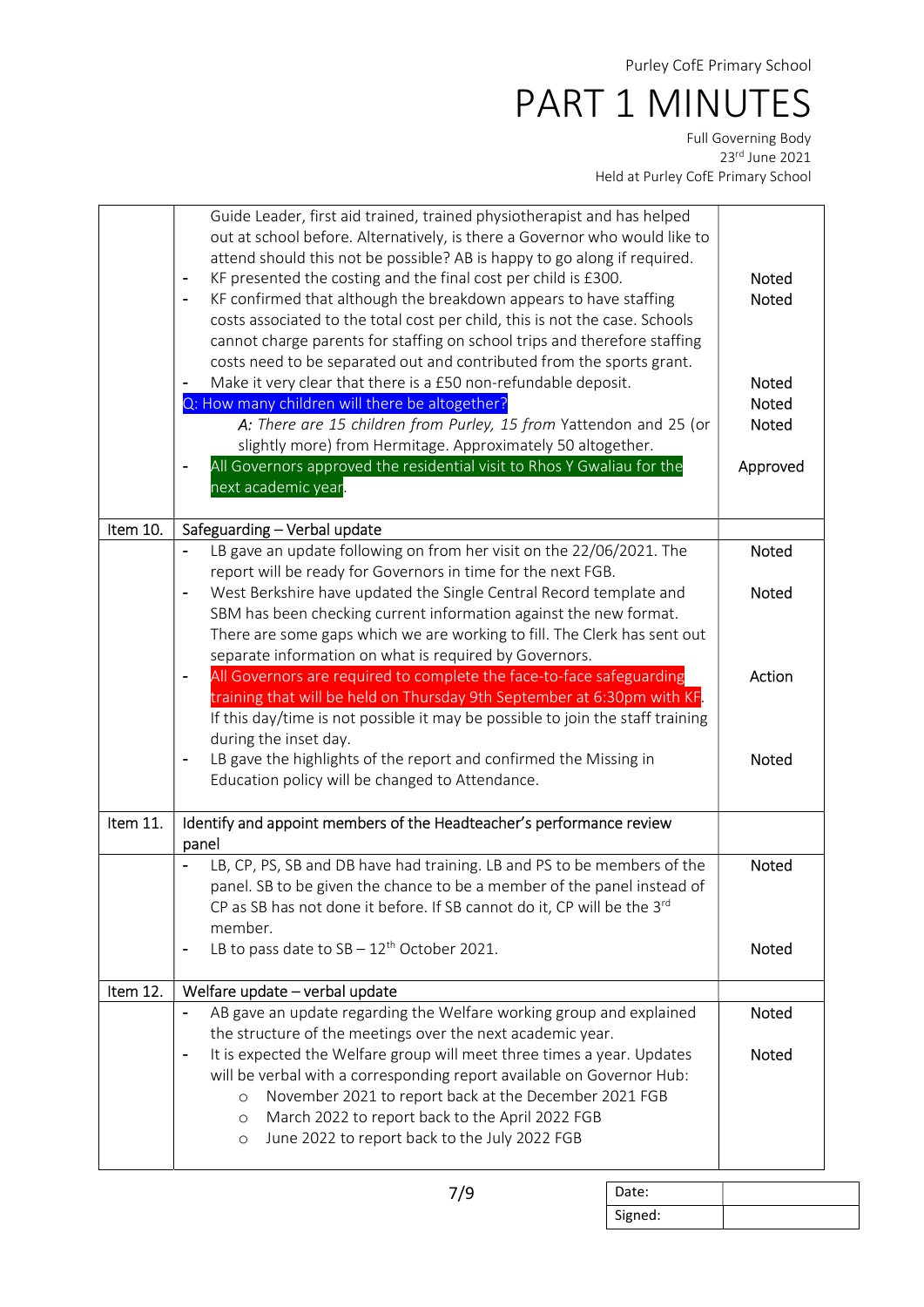Full Governing Body 23rd June 2021 Held at Purley CofE Primary School

|          | AB has kept the Welfare group well organised with notes from the<br>meetings available on Governor Hub and schedule of events for the<br>group to cover.                                                                                                                                                                                                                                                                                                         | <b>Noted</b>                     |
|----------|------------------------------------------------------------------------------------------------------------------------------------------------------------------------------------------------------------------------------------------------------------------------------------------------------------------------------------------------------------------------------------------------------------------------------------------------------------------|----------------------------------|
|          | If any of the other working groups require assistance with organisation,<br>$\overline{\phantom{a}}$<br>it will be worth speaking with AB for advice.                                                                                                                                                                                                                                                                                                            | <b>Noted</b>                     |
| Item 13. | Propose dates for next year's meetings                                                                                                                                                                                                                                                                                                                                                                                                                           |                                  |
|          | The majority of Governors accepted the Governor Meeting Planner<br>2021-2022 Purley Primary School.                                                                                                                                                                                                                                                                                                                                                              | <b>Noted</b>                     |
|          | Meetings have moved to a Thursday instead of a Wednesday. The<br>$\overline{\phantom{a}}$<br>majority of Governors preferred the 18:30pm time.                                                                                                                                                                                                                                                                                                                   | Noted                            |
|          | CP confirmed she may still have an issue with a Thursday due to work<br>commitments in London, but will not fully know until the New Year.                                                                                                                                                                                                                                                                                                                       | <b>Noted</b>                     |
|          | The FGB on the 16th will move to the 23rd of September 2021. PS will<br>$\overline{\phantom{a}}$<br>find another day for the mandatory training on the 23rd - The Quality of<br>Education - Barbara Hunter.                                                                                                                                                                                                                                                      | <b>Noted</b>                     |
|          | PS to circulate updated Governor Meeting Planner 2021-2022 Purley<br><b>Primary School</b>                                                                                                                                                                                                                                                                                                                                                                       | Action                           |
| Item 14. | <b>Policies</b>                                                                                                                                                                                                                                                                                                                                                                                                                                                  |                                  |
|          | The following meeting minutes were all Approved:<br>Admissions Policy 2020<br>$\circ$<br><b>Staff Appraisal Procedure</b><br>$\circ$<br>On Governor Hub:<br>Whole School Food Policy<br>$\circ$<br>Ill Health Capability Procedure<br>$\circ$<br>Physical Intervention Policy<br>$\circ$<br>Absence of the Headteacher Policy May 2020<br>$\circ$<br>Subject to minor changes that the Clerk has been sent via email by AB<br>$\overline{\phantom{a}}$<br>and CP | Approved<br>Action               |
| Item 15. | <b>Training</b>                                                                                                                                                                                                                                                                                                                                                                                                                                                  |                                  |
|          | All Governors must attend the face-to-face Safeguarding training session<br>$\overline{\phantom{a}}$<br>on September 9th 18:30 to 21:30.                                                                                                                                                                                                                                                                                                                         | Action                           |
|          | Mandatory training - The Quality of Education - Barbara Hunter - new<br>date to be confirmed.                                                                                                                                                                                                                                                                                                                                                                    | Action                           |
|          | Clerk to reissue NGA list for Governors to re-engage with training over<br>$\blacksquare$<br>the Summer period.                                                                                                                                                                                                                                                                                                                                                  | Action                           |
| Item 16. | <b>Approval of Minutes</b>                                                                                                                                                                                                                                                                                                                                                                                                                                       |                                  |
|          | The following minutes were agreed, approved and signed by the Chair:<br>28042021 FGB minutes Part 1 v1.0<br>$\circ$<br>26052021 FGB minutes Part 1 v1.0<br>$\circ$<br>24022021 FGB minutes Part 2 $v1.0$ . - read out in meeting by<br>$\circ$<br>Clerk                                                                                                                                                                                                          | Approved<br>Approved<br>Approved |

Date: Signed: